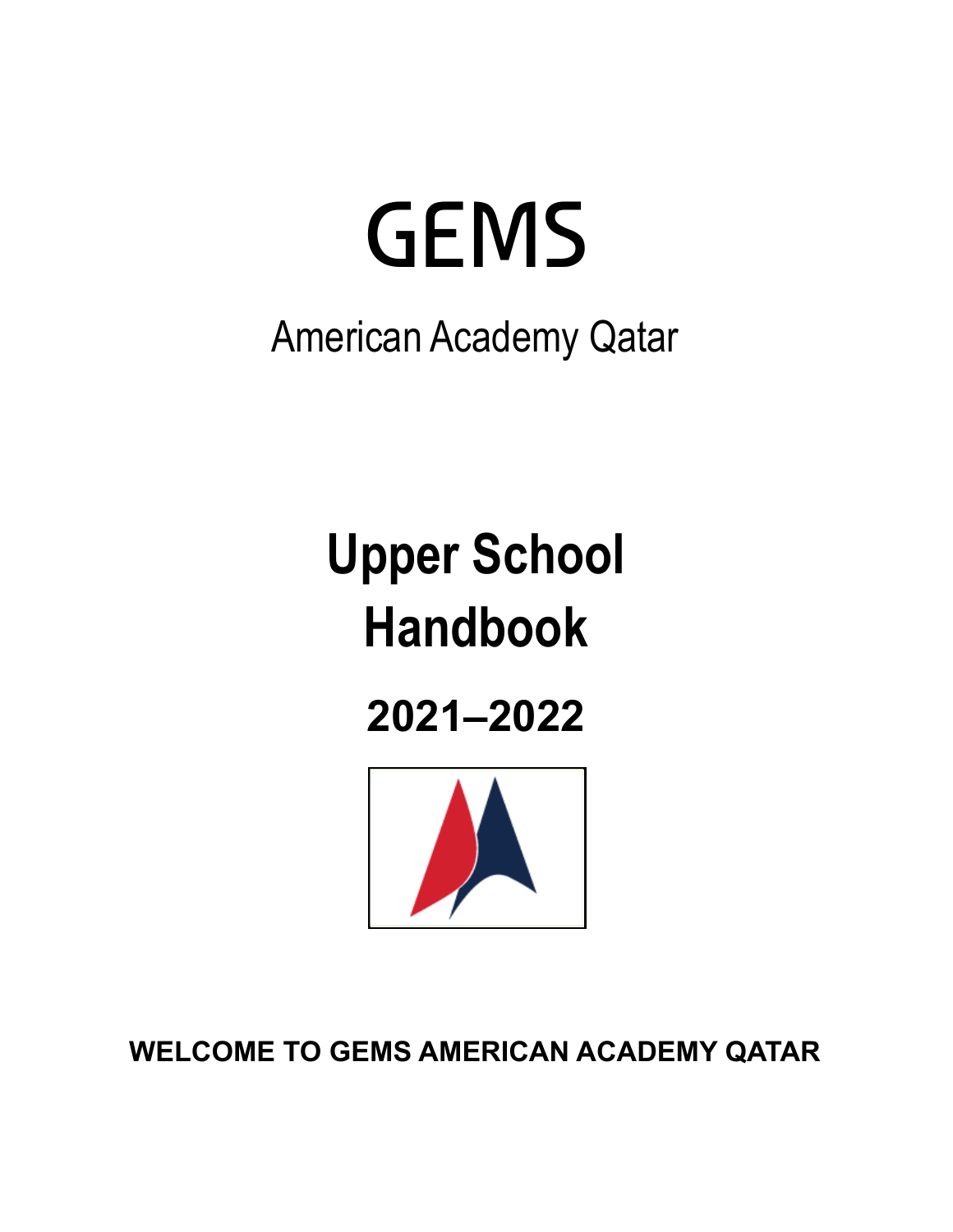Dear Upper School Students and Parents,

On behalf of the Upper School faculty, we welcome you to the 2021—2022 school year. We wish to extend a special welcome to those of you who are new to Qatar, GAAQ, or Upper School. If there is anything we can do to ease your transition, please let us know.

This handbook is the main reference for important information about our Upper School program. Other details will be provided to you via school-wide communications, the GAAQ website, and at special events like Back to School Night.

**Please read this handbook carefully.** It is our hope that all Upper School students and their parents/guardians will have a good understanding of the contents. Lack of knowledge of the information contained in this handbook will not constitute an excuse for falling short of expectations. Please do not hesitate to contact us if you have questions or concerns.

We look forward to getting to know you this year!

Sincerely,

-Eamonn Gregory-Upper School Principal -The Upper School Team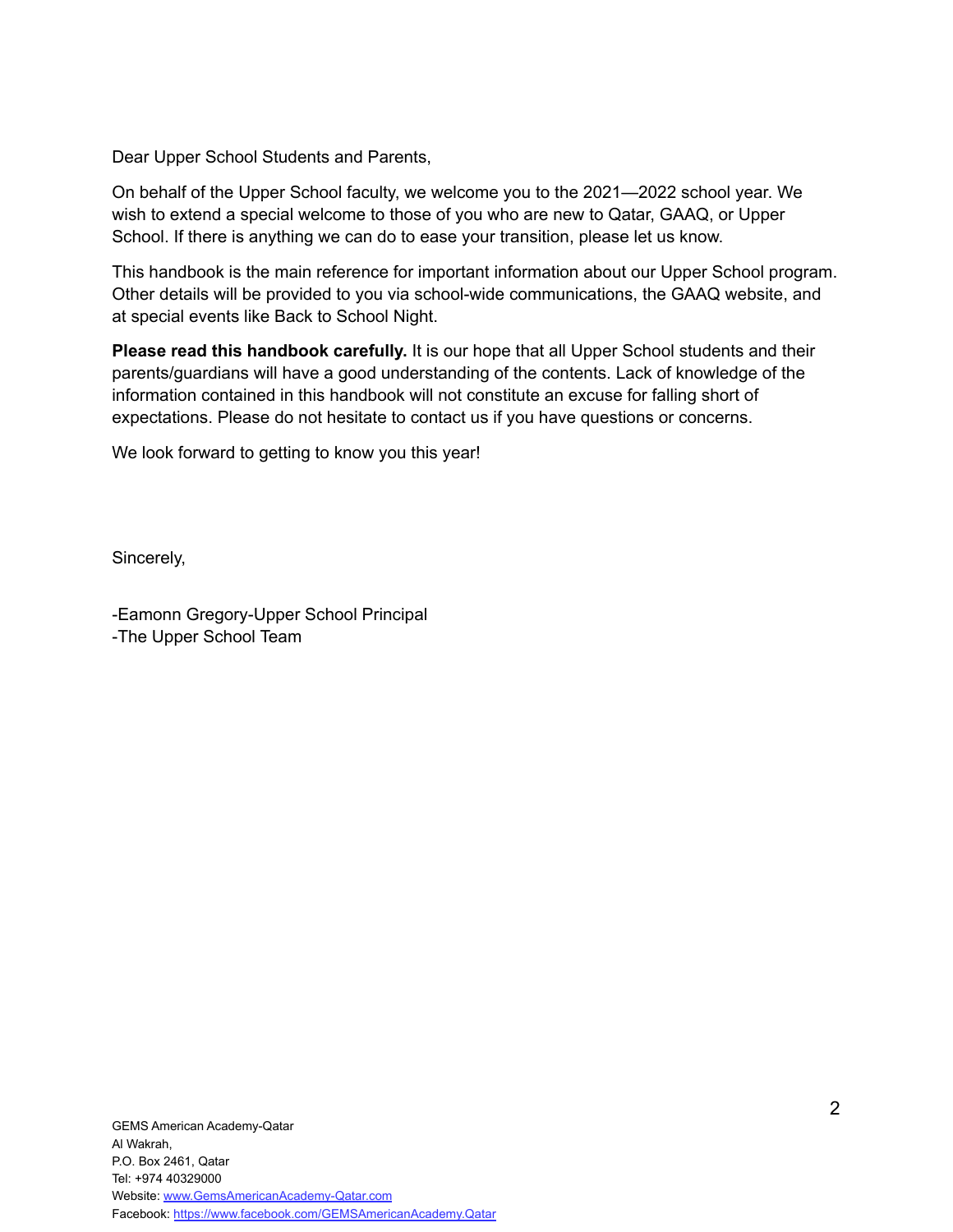#### **Table of Contents**

| 1.0 Introduction                                                  | 5              |
|-------------------------------------------------------------------|----------------|
| 1.1 School Identity Statement                                     | 5              |
| 1.2 GEMS Education Philosophy                                     | 5              |
| <b>2.0 Campus Security</b>                                        | 5              |
| 3.0 Upper School Program                                          | 6              |
| 3.1 Schedule Layout                                               | 6              |
| 3.2 Curriculum and Upper School Course Requirements               | 6              |
| 3.3 Service Hours                                                 | 7              |
| 3.4 Course Changes                                                | $\overline{7}$ |
| <b>4.0 Assessment</b>                                             | 7              |
| 4.1 Incomplete assignments                                        | 7              |
| 4.2 Absence During Assessment                                     | 8              |
| 4.3 Grading System                                                | 8              |
| 4.4 Academic Probation                                            | 8              |
| 4.5 Promotion/Retention/Non Continuance                           | 8              |
| 4.6 Report Cards and Conferences                                  | 9              |
| 4.7 Transcripts                                                   | 9              |
| <b>5.0 School Uniforms</b>                                        | 10             |
| 6.0 Upper School Discipline                                       | 11             |
| 6.1 Detention/Suspension/Expulsion and Behavior Contracts         | 11             |
| 6.2 Drug, Alcohol, and Tobacco Policy                             | 14             |
| 6.3 Reporting Disciplinary Incidents to Universities and Colleges | 15             |
| 6.4 Academic Honesty                                              | 15             |
| 6.5 Discipline Guidelines for Violation of Academic Honesty       | 15             |
| 6.6 Acceptable Use of Technology Policy (AUTP)                    | 16             |
| 6.7 Attendance/Withdrawal and Absences                            | 18             |
| 6.8 Tardies                                                       | 18             |
| 6.9 Withdrawal Procedures                                         | 18             |
|                                                                   |                |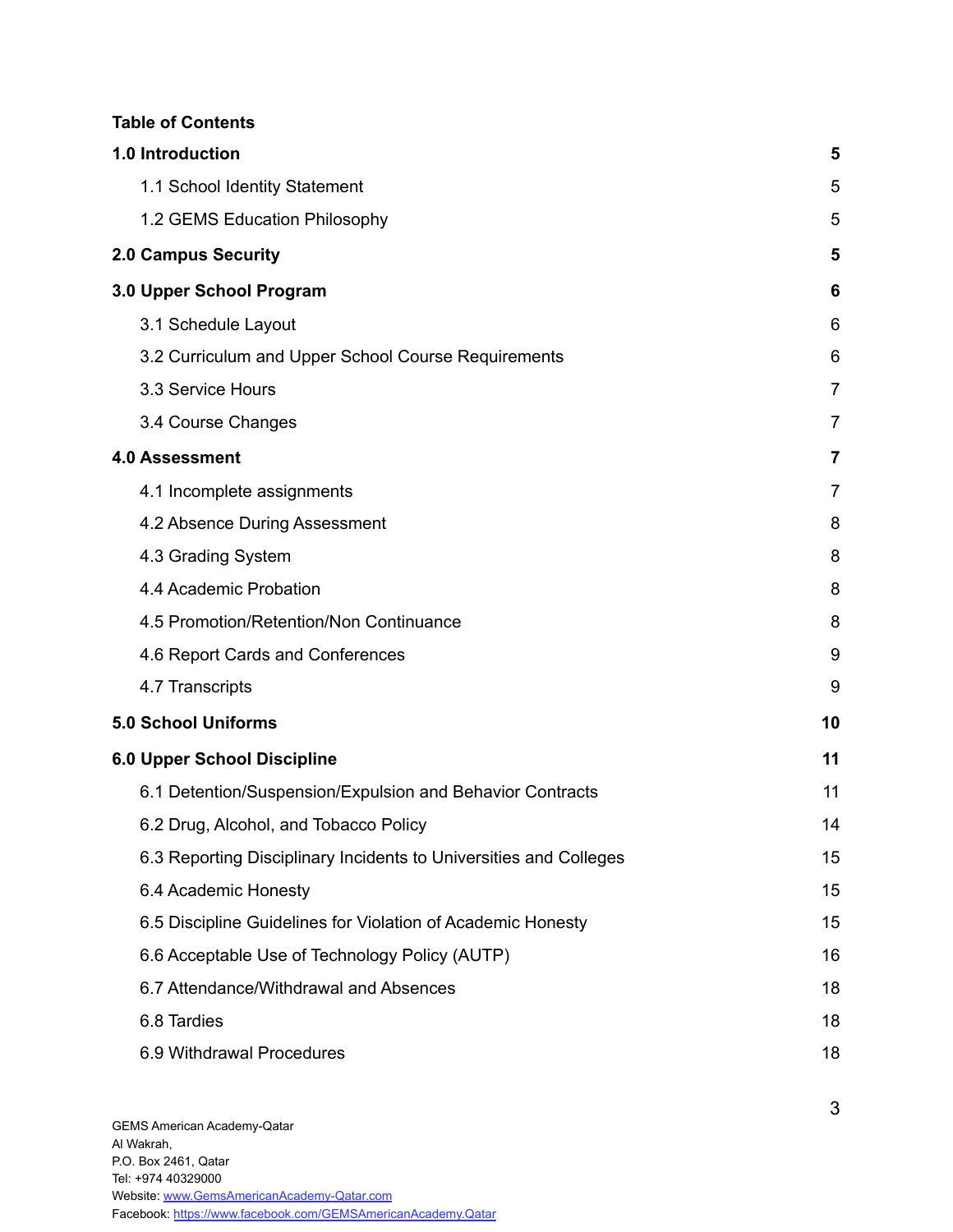| <b>7.0 Student Services</b> |                                                      | 19 |
|-----------------------------|------------------------------------------------------|----|
|                             | 7.1 School Health Office Services                    | 19 |
|                             | 7.2 Counselor Services                               | 20 |
|                             | 7.3 Student Support Program for Academic Differences | 20 |
|                             | 7.4 Bus Transportation Services and Rules            | 21 |
|                             |                                                      |    |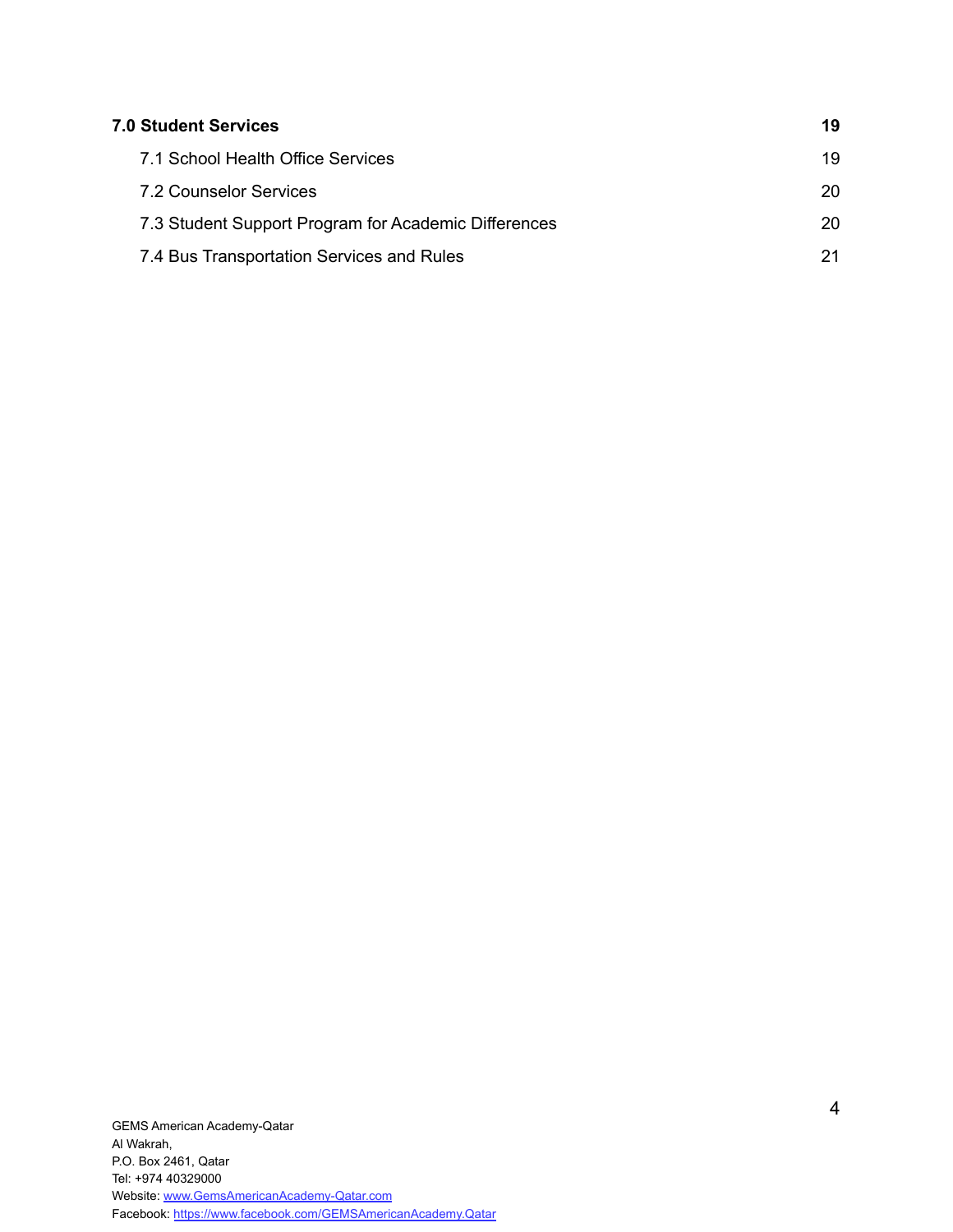#### <span id="page-4-0"></span>**1.0 Introduction**

#### <span id="page-4-1"></span>**1.1 School Identity Statement**

GEMS American Academy Qatar offers our multicultural student body a rigorous college preparatory American curriculum from Pre-Kindergarten through Grade 12. In addition to standards based academics, culminating with the Advanced Placement program, we also provide a robust extra-curricular program to support the development of the whole child. Our school equips students with skills to fulfil their potential and achieve their goals.

We value and foster:

Respect  $\sim$  Innovation  $\sim$  Leadership  $\sim$  Purpose  $\sim$  Tenacity

#### <span id="page-4-2"></span>**1.2 GEMS Education Philosophy** <https://www.gemseducation.com/the-gems-difference/our-heritage/>

#### <span id="page-4-3"></span>**2.0 Campus Security**

School guidelines for safety and security are detailed in a Security Manual that is used by all GAAQ staff to ensure uniform, orderly, and timely responses to emergencies. Teachers review emergency procedures for building evacuation and lockdown drills with students each year. Drills are practiced so that students know the appropriate responses in emergency situations.

In the event of an emergency, you will be contacted by the school with further information and instructions.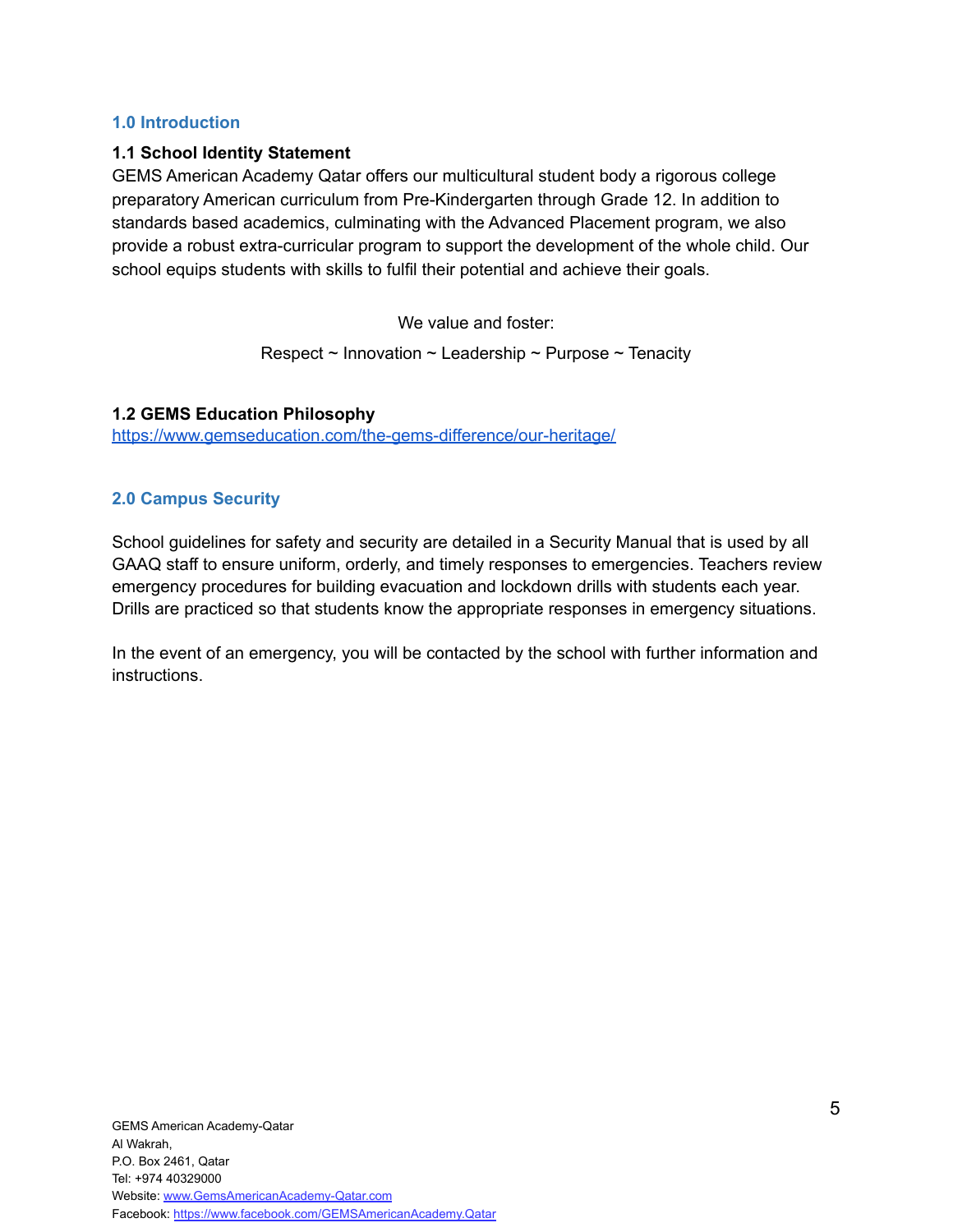#### <span id="page-5-0"></span>**3.0 Upper School Program**

#### <span id="page-5-1"></span>**3.1 Schedule Layout**

| <b>Regular Times</b> | <b>High School</b><br>Sunday-Wednesday | <b>Middle School</b><br><b>Sunday-Wednesday</b> | <b>Thursday</b><br><b>Times</b> | Thursday*                       |
|----------------------|----------------------------------------|-------------------------------------------------|---------------------------------|---------------------------------|
| $7:30 - 8:15$        | A <sub>1</sub>                         | <b>B1</b>                                       | $7:30 - 8:45$                   | <b>Rotating</b>                 |
| $8:15 - 9:00$        | A2                                     | <b>B2</b>                                       |                                 | <b>Block</b>                    |
| $9:00 - 9:45$        | A <sub>3</sub>                         | <b>B3</b>                                       | $8:45 - 10:00$                  | <b>Rotating</b>                 |
| $9:45 - 10:30$       | A <sup>4</sup>                         | <b>B4</b>                                       |                                 | <b>Block</b>                    |
| $10:30 - 11:15$      | A <sub>5</sub>                         | B5 (Lunch)                                      | 10:00 - 10:30                   | Lunch                           |
| $11:15 - 12:00$      | A6 (Lunch)                             | <b>B6</b>                                       |                                 |                                 |
| 12:00 - 12:45        | A7                                     | <b>B7</b>                                       | $10:30 - 11:45$                 | <b>Rotating</b><br><b>Block</b> |
| 12:45 - 13:30        | A8                                     | <b>B8</b>                                       | $11:45 - 13:30$                 | <b>Rotating</b>                 |
| 13:30 - 14:15        | A9                                     | B <sub>9</sub>                                  |                                 | <b>Block</b>                    |

**Please note that on Thursdays, students are dismissed at 13:30 p.m. in order for teacher professional development meetings to take place.**

#### <span id="page-5-2"></span>**3.2 Curriculum and Upper School Course Requirements**

Students who enter GAAQ in 9th grade are expected to enroll in classes according to course requirements (see below), abilities and interests, and previous educational experience. They are expected to successfully complete (pass) 24 courses over their four years of high school.

| <b>Course</b>                    | <b>Requirements</b> |
|----------------------------------|---------------------|
| English                          | 4 Credits           |
| Math                             | 4 Credits           |
| <b>Social Studies</b>            | 4 Credits           |
| Science                          | 4 Credits           |
| Global Language*                 | 2 Credits           |
| <b>Physical Education/Health</b> | 2 Credits           |
| <b>Fine Arts</b>                 | 2 Credits           |
| Student choice                   | 2 Credits           |

\* Two consecutive years in the same Global language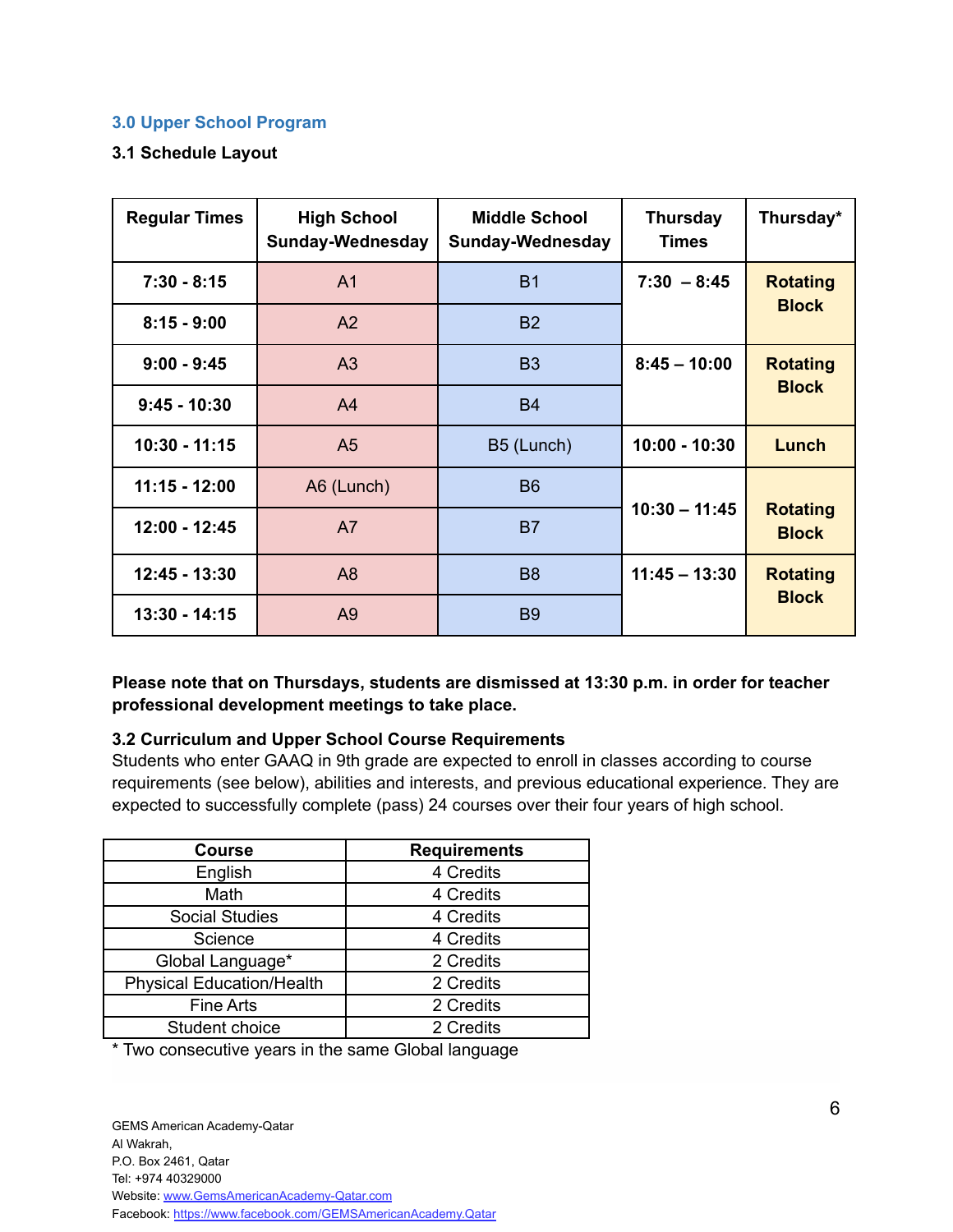#### **Other important notes regarding course selection:**

- All Arabic nationality passport holders are required to take Arabic each year.
- All students registered as Muslim must take Islamic Education each year.
- All students will take Qatar History in the 9th grade as an additional elective.

The subjects listed in the preceding table must be successfully completed for credit to be earned. Each year's performance will be reviewed to ensure that all students will eventually meet graduation requirements.

Students entering GAAQ after 9th grade will have their transcripts evaluated and may receive exemptions to GAAQ's course requirements based on their previous school's curriculum.

#### <span id="page-6-0"></span>**3.3 Service Hours**

All high school students (Grades 9-12) at GAAQ will be required to complete 40 hours of community service as a graduation requirement. This requirement helps young people develop new skills while encouraging them to develop an awareness and understanding of civic responsibility as they play a role in contributing and strengthening their communities.

All high school students are encouraged to continue to accumulate community involvement hours during the summer. You will need some documentation like a certificate or letter from the organization or individual you volunteer with outside of the school.

Students are encouraged to think about creative ways to support the community that do not put themselves or others at risk. This may include volunteer activities that can be completed at home or online

#### <span id="page-6-1"></span>**3.4 Course Changes**

Once course selections are made, course changes are discouraged. Changes are rare and only under exceptional circumstances. A grace period for students to change a potential course during the first week of school is allowed. After this period, changes are made on a case by case basis. In the event that a student has been moved to a new course because of an extenuating circumstance, the student must complete any work missed in the new course.

Credits are earned at the end of the semester. Any student who withdraws from a course during the semester will not earn credit for the dropped course

#### <span id="page-6-2"></span>**4.0 Assessment**

#### <span id="page-6-3"></span>**4.1 Incomplete assignments**

Students who do not complete work, or turn work in that is deemed unsatisfactory, will not receive credit for their assignment. Consistent incomplete assignments will impact student Grade Point Average (GPA).

#### <span id="page-6-4"></span>**4.2 Absence During Assessment**

GEMS American Academy-Qatar Al Wakrah, P.O. Box 2461, Qatar Tel: +974 40329000 Website: [www.GemsAmericanAcademy-Qatar.com](http://www.gemsamericanacademy-qatar.com) Facebook: <https://www.facebook.com/GEMSAmericanAcademy.Qatar>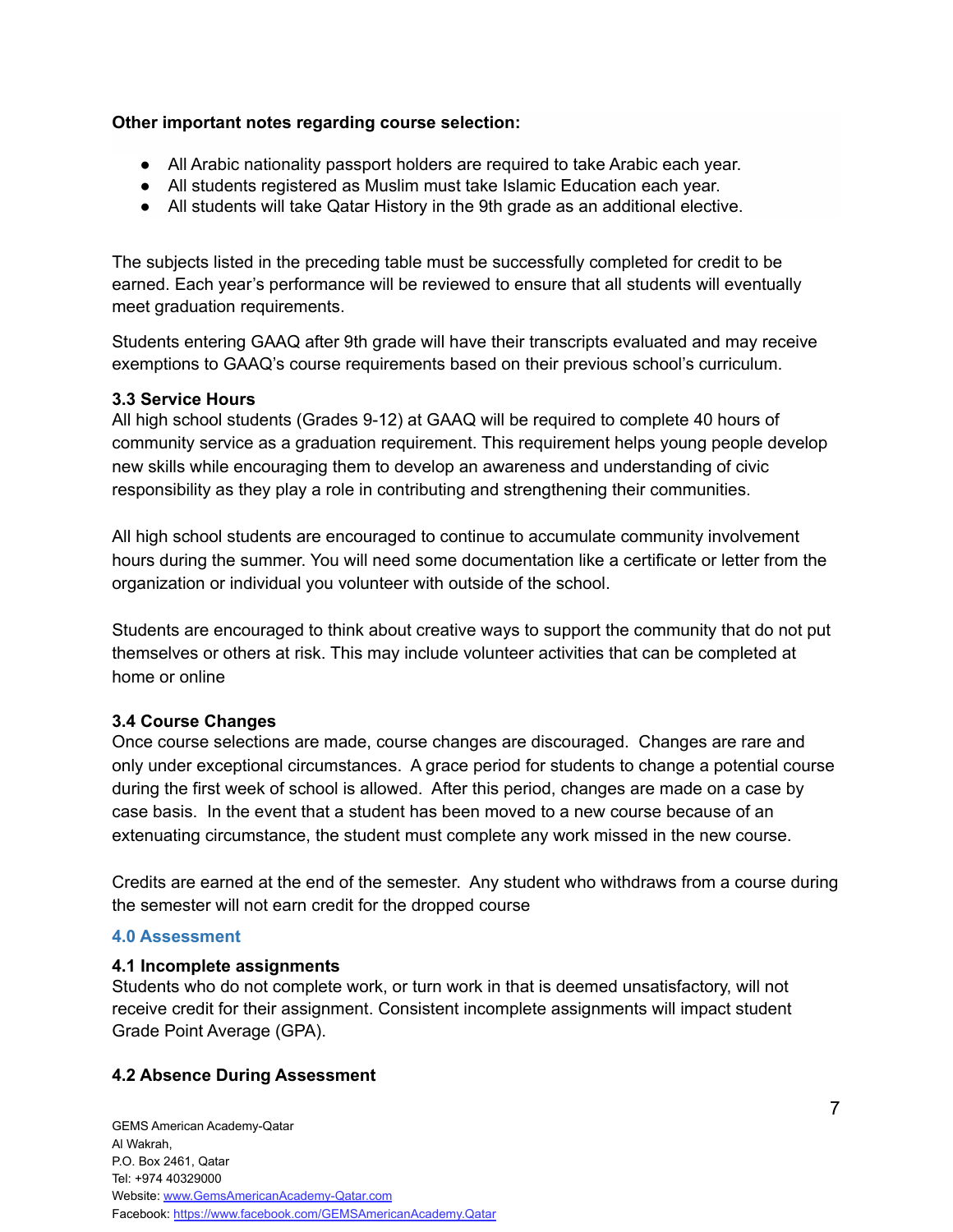If a student is absent from an assessment, they must bring a doctor's note in order to be excused for this absence. When a doctor's note is presented to the appropriate teacher(s), the student will be allowed to make up the exam. The administration realizes there may be urgent circumstances from time to time, and encourages parents to contact the school as early as possible to apply for a waiver of the absence policy.

#### <span id="page-7-0"></span>**4.3 Grading System**

The purpose of a grading system is to communicate student understanding and performance. Faculty members assess student academic and non-academic performance by assigning the following grades:

| <b>Letter Grade</b> | <b>Numerical</b><br><b>Equivalent</b> | <b>GPA</b> | <b>Descriptor</b> |
|---------------------|---------------------------------------|------------|-------------------|
| Α                   | 90-100                                | 4.0        | Excellent         |
| B                   | 80-89                                 | 3.0        | Very Good         |
| C                   | 70-79                                 | 2.0        | Good              |
| D                   | 60-69                                 | 1.0        | Pass              |
| F                   | $0 - 59$                              | 0          | Fail              |

#### <span id="page-7-1"></span>**4.4 Academic Probation**

Students who are failing any subject or have multiple D's may be placed on Academic Probation. Students who are on Academic Probation will be identified after the semester one report card. After quarter 1, or at the end of any subsequent quarter students may be placed on Academic Warning.

Please see retention and promotion policy below.

#### <span id="page-7-2"></span>**4.5 Promotion/Retention/Non Continuance**

GAAQ seeks to make decisions about promotion and retention that are in the best interest of each student. Therefore, promotion and retention are based on a holistic view of the student and include a number of factors, such as academic achievement, grade point average, successfully passing all courses, academic levels (external tests ie PSAT, MAP), social & emotional maturity, attendance in school and executive functioning skills. Assessment of promotion or retention on these factors will be made by the administration team on a case by case basis. We understand the severity of retention decisions and will not make these decisions lightly. However, ultimately we are responsible to ensure students are able to succeed academically and meet our graduation requirements.

If retention is a possibility, conversations with families will begin after a concern has been identified and a pattern of low academic performance has been established.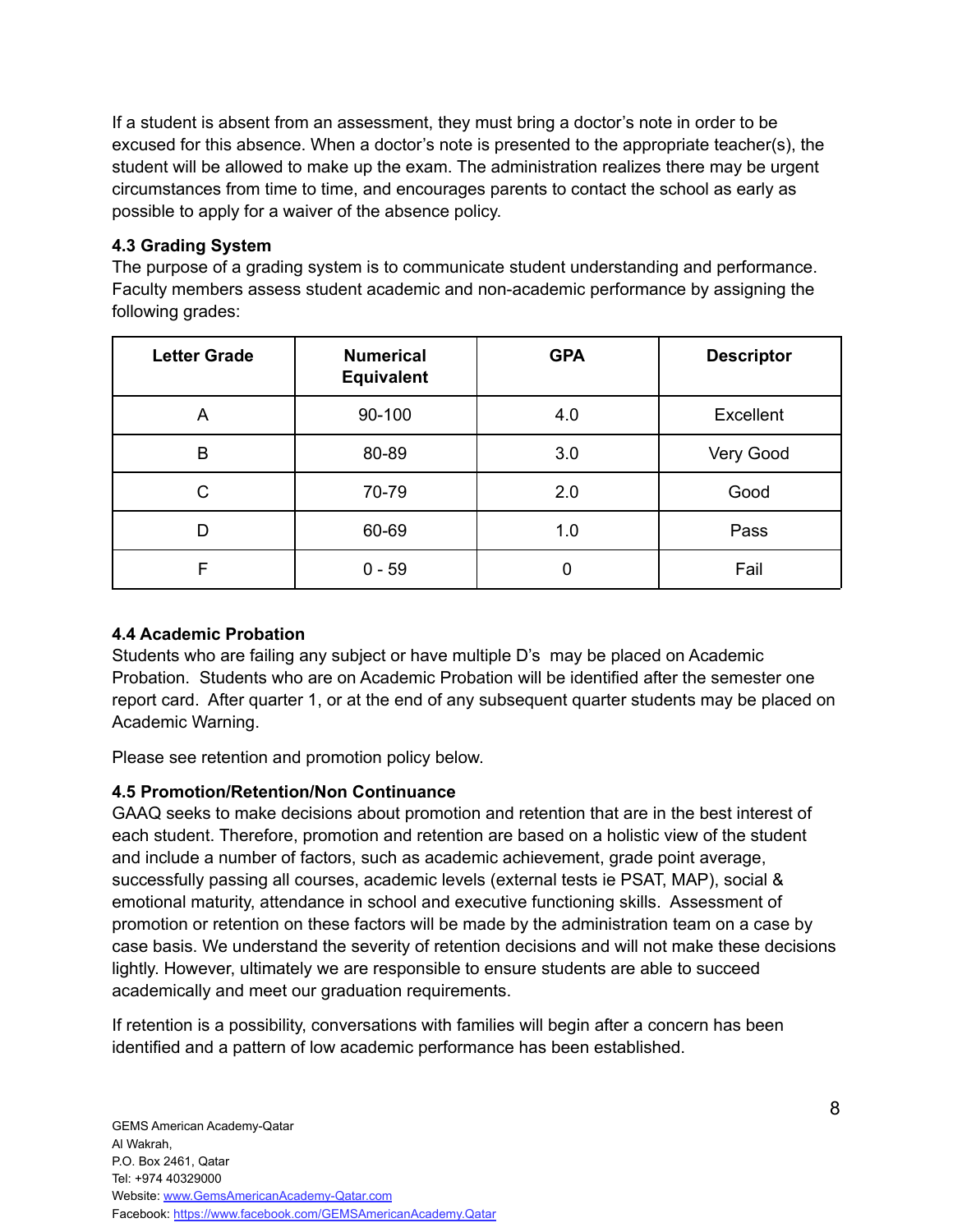Parents have open, unlimited, and live access to their students' grades on Alma ([www.gaaq.getalma.com](http://www.gaaq.getalma.com)). In addition, parents are welcome to email and meet with teachers as frequently as needed. GAAQ does not have a credit recovery process for courses that students fail. GAAQ reserves the right to promote or retain students based on what they believe is in the best interest of the student that will allow them to achieve future academic success.

General guidelines for retention decisions:

● Students may not fail more than 3 courses throughout their tenure at GAAQ. For example, any high school student who fails 3 or more courses (core or elective), in 1 year or combined in multiple years, will be required to repeat their current grade level. Examples include: failing 3 courses in 10th grade or failing 2 courses in 9th grade and 1 course in 10th grade. Repeating their current grade level will allow them to demonstrate their understanding and mastery of content and skills to universities. It is in their best interest to repeat the year in order to prepare for success in future high school grades and beyond.

Students failing to meet GAAQ's academic and/or behavioral expectations may be required to leave at any time during the academic year as deemed appropriate by the Principal, in consultation with the Head of School.

#### <span id="page-8-0"></span>**4.6 Report Cards and Conferences**

We communicate student progress in many ways, both formally and informally. Report cards are issued four times a year, at the end of each quarter. GPAs are calculated by semester, with the Q1 and Q3 reports serving as check points. Two parent-teacher conferences are held during the year to report and discuss each student's academic, social, and emotional progress. Informal meetings, email correspondence, and telephone conferences are encouraged whenever teachers or parents have concerns. Administrators are available for conferences by appointment. We encourage regular home and school contact, and ask that parents begin any communication with the faculty member most closely related to the matter at hand. In the event that parents cannot make scheduled meetings or conferences we would once again like to strongly encourage parents to contact their child's teacher or any member of senior leadership anytime.

Report cards will not be distributed if student accounts are not in good standing, if school property has not been returned, or due to excessive absences.

#### <span id="page-8-1"></span>**4.7 Transcripts**

Failure to submit official document requests ahead of a deadline with ample processing time (10 school days) or leaving out information such as university admissions email address or application identification number could result in delay.

Types of Transcripts:

- **Official Transcript-** signed and stamped by Registrar; sent directly to university only
- **Unofficial Transcript-** a complimentary copy of unofficial transcripts are provided to student and parent for personal records and self-reporting

GEMS American Academy-Qatar Al Wakrah, P.O. Box 2461, Qatar Tel: +974 40329000 Website: [www.GemsAmericanAcademy-Qatar.com](http://www.gemsamericanacademy-qatar.com) Facebook: <https://www.facebook.com/GEMSAmericanAcademy.Qatar>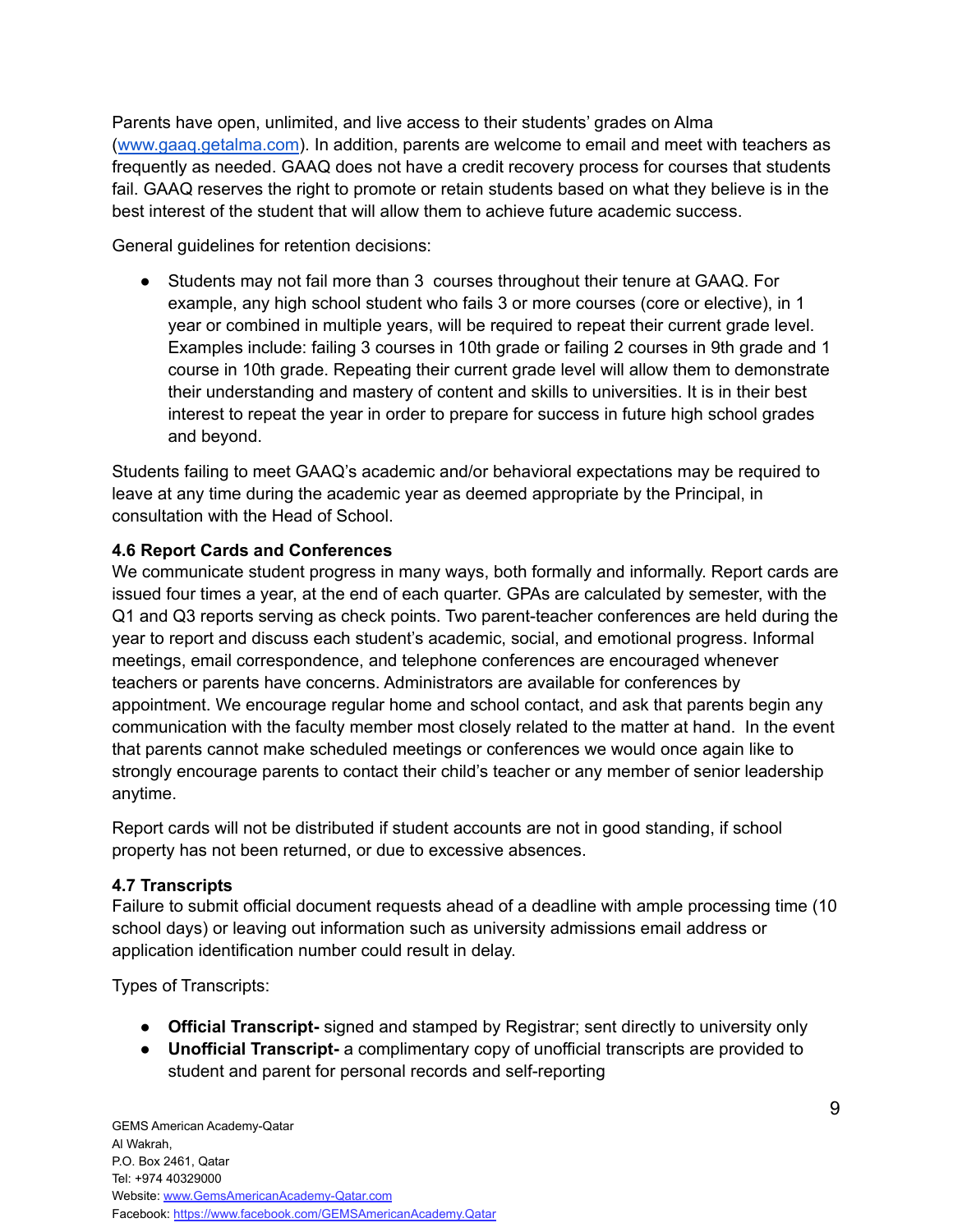- **Grade 9-11 Transcript** includes courses, credits and grades for school years completed at GAAQ up to end of Grade 11/junior year
- **Mid-Year/Interim Transcript** includes courses, credits and grades for school years completed at GAAQ up to the end of semester 1 of senior year. Available on or around January 24, 2021
- **Final Transcript** includes courses, credits and grades for school years completed at GAAQ and successful graduation. Available in June.

#### *Processing of Transcript Requests:*

\*\*Note: you must allow 10 school days (excluding holidays and breaks) for processing of official documents. If you do not know your application deadlines then you risk your documents not reaching the university in time.

#### *Current Course Letter:*

Only provided before mid-year/Semester 1 transcript is available in January.

- This letter will list grades currently in ALMA or S1 progress report.
- Request will not be processed without the following information
- Application or Student Identification Number
- Destination email address

#### *Language Waiver Letter:*

Only provided if the university requests it and you have completed 4 years at GEMS American Academy.

- Must provide proof (email) that the university is requesting documentation.
- Request will not be processed without the following information
- Application or Student Identification Number
- Destination email address

#### <span id="page-9-0"></span>**5.0 School Uniforms**

Except on certain school-approved or special occasions, students must wear the following regulation GAAQ uniform every day:

- light blue tailored shirt of an appropriate size, tucked in at the waist
- dark blue slacks for boys
- knee-length or longer dark blue skirts or slacks for girls
- dark blue tie with school logo
- black shoes with non-marking soles and black laces
- black leather belts for slacks
- dark blue hooded sweatshirt or sweater with school logo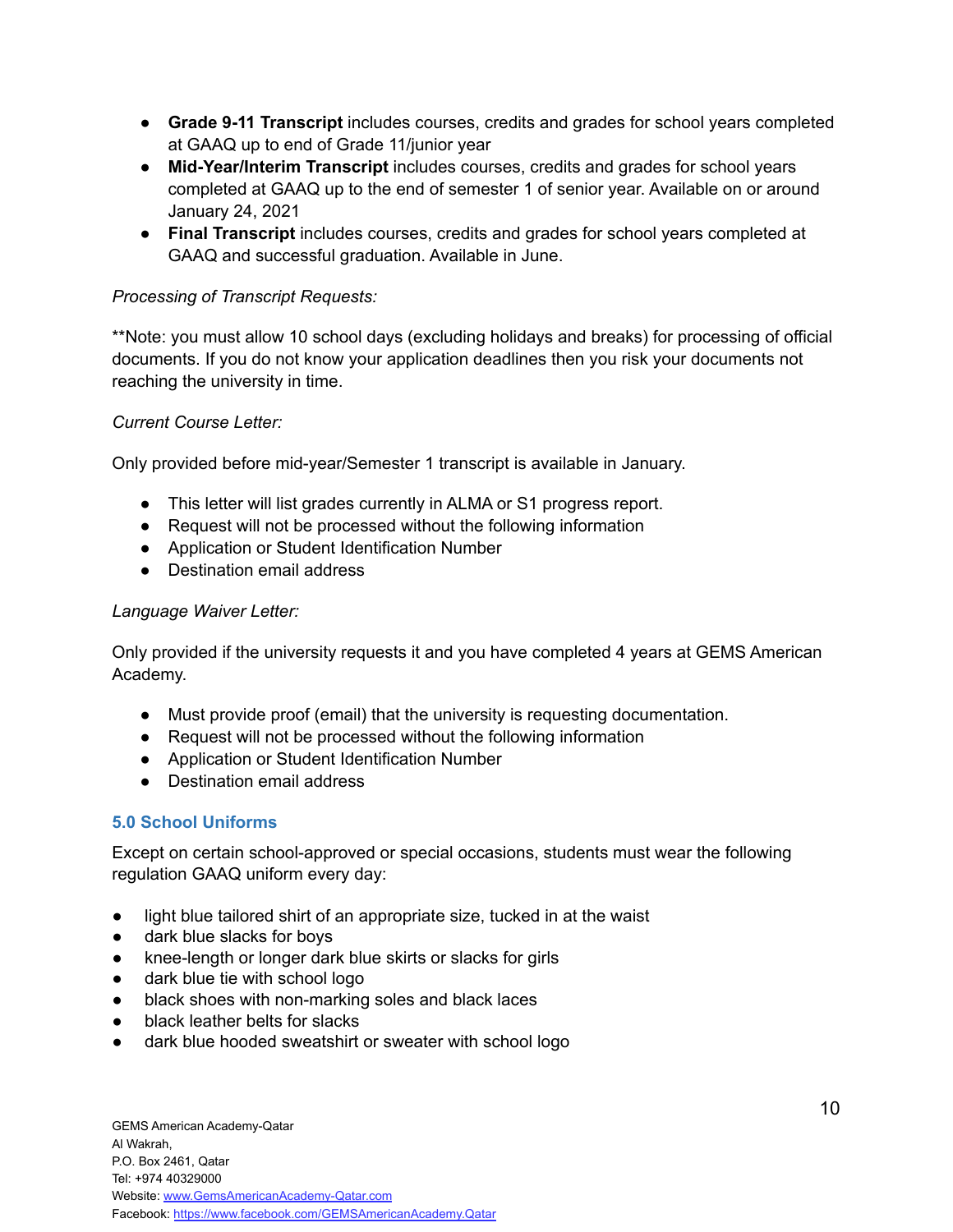Each student must also have the prescribed school PE clothing and proper athletic shoes. Clothing should be clearly labeled with the student's name.

GAAQ may not require uniforms while students are participating in after-school or out-of-school activities, or on designated special dress days such as School Spirit Days and UN Day; however, students should be properly dressed in a manner that is not offensive to our host country. These rules will apply:

- 
- 
- no spaghetti strap shirts <br>● no low-cut shirts or blouses clothing
- no skirts above the knee <br>● no shirts that expose the back
- no tight clothing <br>● no exposed midriff
	-
	- no offensive logos or expressions on  $\qquad \bullet \quad$  no jewelry that does not compliment the school dress code

School administration has the final judgment on dress code violations. Students may be required to return home for the purpose of changing their clothes if what they are wearing is deemed unacceptable.

#### <span id="page-10-0"></span>**6.0 Upper School Discipline**

We believe that a positive academic and social climate is necessary for student learning. We also believe that responsibility for establishing this climate is shared by each student, faculty member, and parent.

We value having students follow reasonable rules and believe it is important for students to understand their purpose. Part of the learning process involves making decisions and sometimes making mistakes; however, we expect that students will learn from their errors and demonstrate growth.

#### <span id="page-10-1"></span>**6.1 Detention/Suspension/Expulsion and Behavior Contracts**

Disregard of school rules may result in consequences as deemed fit by the upper school team. Standard consequences are detention, suspension, and/or expulsion. All infractions are referred to the office and recorded.

**Detention** may occur during break, lunch, or after school hours. The teacher and/or administrator will hold detention in a designated location. Parents will be notified when after-school detentions are assigned. Upon accumulating three (3) detentions, the student will be brought to an administrator to determine further corrective steps or consequences. If deemed appropriate by the administration, students may face a suspension.

**Suspensions** will be either in school or out of school and may vary in length. The student will be given an opportunity during the period of suspension to make up assignment marks by completing work given during the period of absence from class.

**Expulsion from School** is a last resort reserved for serious and/or repeated infractions and will be dealt with on a case-by-case basis.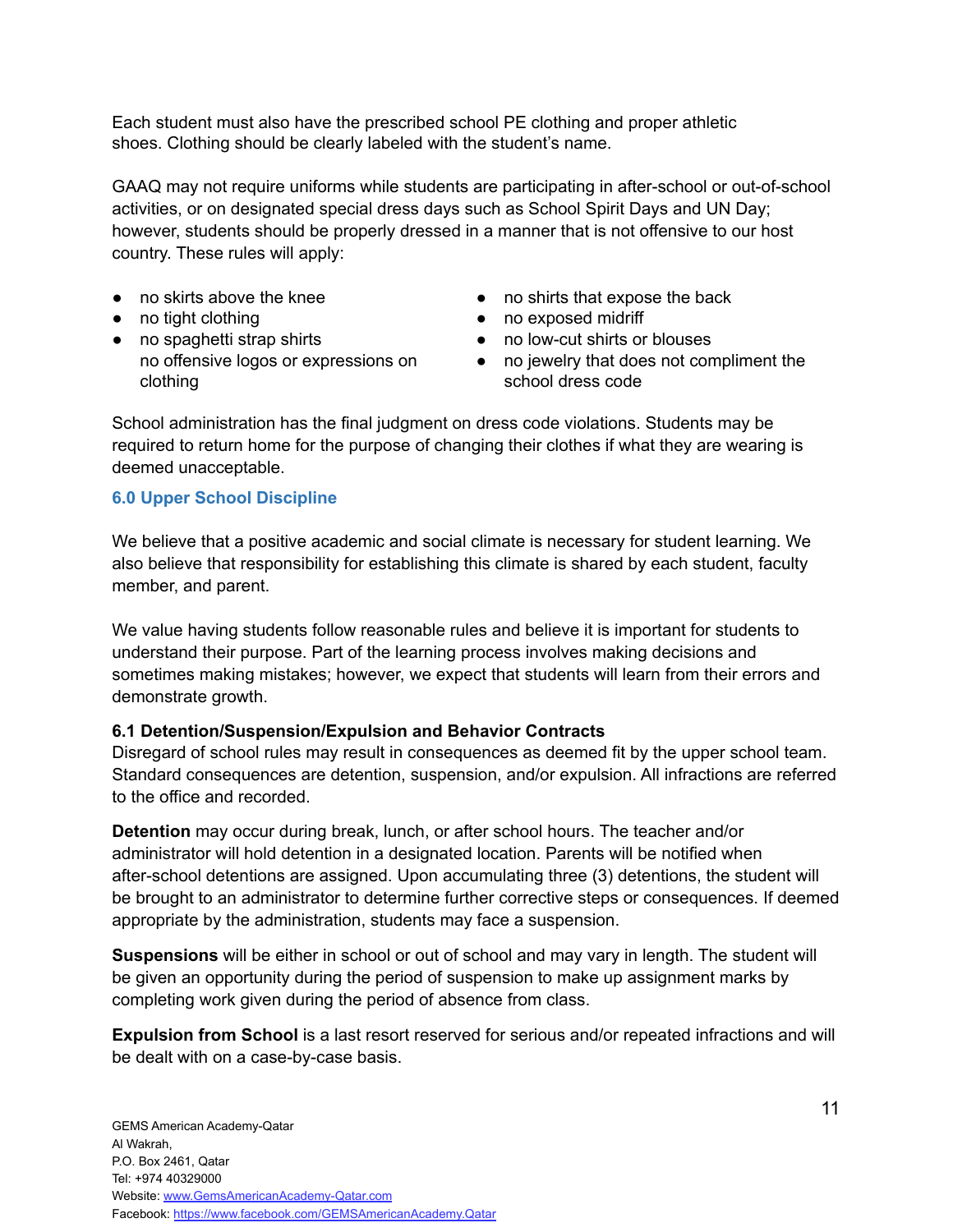**Behaviour Probation Contract** will be given to students who are failing to adhere to the behaviour policies of the school.

**Final Behavior Probation Contract** is for students who have not fulfilled or have not been successful in their behavior probation contract. Students may be placed on this contract due to gross or flagrant violation of school guidelines throughout the school year.

**Discontinuation of Enrollment** is for students who have not fulfilled or have not been successful in their final behavior probation contract. They will be given this contract to state that they will not be returning the next academic year due to behavior issues. Students may be placed on this contract due to gross or flagrant violation of school guidelines throughout the school year.

Please note that the foregoing chart is intended as a reference and does not supersede any policy contained within this handbook. Any violation and consequence thereof will be decided upon by the Upper School administration team and, when appropriate, the Head of School.

Important: All discipline guidelines are enforceable during school trips.

Note: Any behavior or activity that takes place outside the school campus that is illegal or brings disrepute to GAAQ may result in disciplinary action.

The following levels of violation identify infractions and potential discipline procedures. These are merely guidelines as it is not possible to develop a completely comprehensive list of student behaviors.

| <b>Behaviors</b>                                                                                                                                                                                                                                                                                                                                                                                                                                                                                                                                                                                                                                           | <b>Possible Consequences</b>                                                                                                                                                                                                                                |
|------------------------------------------------------------------------------------------------------------------------------------------------------------------------------------------------------------------------------------------------------------------------------------------------------------------------------------------------------------------------------------------------------------------------------------------------------------------------------------------------------------------------------------------------------------------------------------------------------------------------------------------------------------|-------------------------------------------------------------------------------------------------------------------------------------------------------------------------------------------------------------------------------------------------------------|
| Level 1: Initial Warning<br>Disrupting hallway, class and/or school<br>$\bullet$<br>functions<br>Neglecting to obtain requested parent<br>$\bullet$<br>signatures<br>Interfering with others' learning<br>$\bullet$<br>Unexcused tardies<br>$\bullet$<br>Dress code violations<br>$\bullet$<br>Inappropriate display of affection<br>$\bullet$<br>Inappropriate use of electronic devices<br>$\bullet$<br>Littering or chewing gum<br>$\bullet$<br>Mobile phone use<br>$\bullet$<br>Operating a personal business without<br>$\bullet$<br>prior school authorization<br>Misbehavior as determined by teachers<br>$\bullet$<br>and/or school administration | Warning<br>$\bullet$<br>Lunch detention<br>Confiscation of device by teacher<br>$\bullet$<br>Call home for appropriate clothing to<br>$\bullet$<br>be brought to school (if in violation of<br>the dress code)<br>Meeting with the division VP<br>$\bullet$ |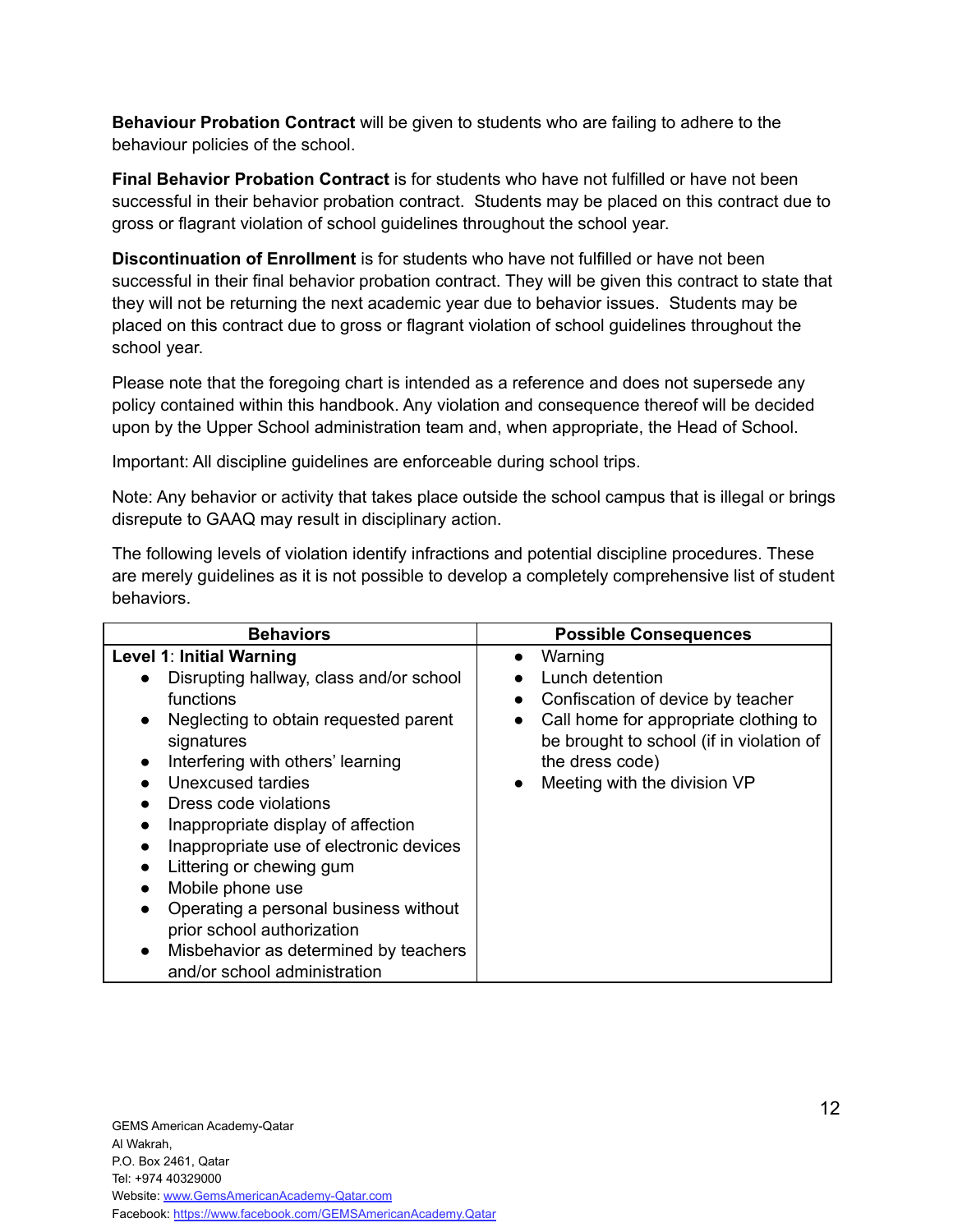| Level 2: Final Warning<br>Inappropriate use of language<br>Possession of items that are deemed<br>unacceptable in school<br>Rough play with other students<br>$\bullet$<br>Academic dishonesty (e.g., cheating<br>and/or plagiarism)<br>Violation of Acceptable Use of<br>$\bullet$<br>Technology Policy (AUTP)<br>Any action(s) considered to be<br>disrespectful to others                                                                                                                                                    | Detention (one to three days)<br>$\bullet$<br>Confiscation of unacceptable items<br>Parent conference<br>Loss of appropriate privileges<br>Letter home<br>No grade for<br>assessment/assignment (academic<br>dishonesty)<br>Discipline Guidelines for Violation of<br>$\bullet$<br><b>Academic Honesty</b><br>In-school suspension<br><b>Behaviour Probation Contract</b><br>After school detention<br>Meeting with the division principal<br>and VP |
|---------------------------------------------------------------------------------------------------------------------------------------------------------------------------------------------------------------------------------------------------------------------------------------------------------------------------------------------------------------------------------------------------------------------------------------------------------------------------------------------------------------------------------|------------------------------------------------------------------------------------------------------------------------------------------------------------------------------------------------------------------------------------------------------------------------------------------------------------------------------------------------------------------------------------------------------------------------------------------------------|
| <b>Level 3: Initial Probation</b><br>Direct defiance to faculty or staff<br>$\bullet$<br>Deliberate damage to property of<br>$\bullet$<br>others/Vandalism<br>Compromising safety for self and/or<br>$\bullet$<br>others<br>Leaving campus without authorization<br>$\bullet$<br>Bullying (Cyber, Verbal, Physical and<br>$\bullet$<br>Emotional)<br>Skipping class<br>$\bullet$<br>Physically threatening comments or<br>$\bullet$<br>gestures<br>Smoking on school grounds or at<br>$\bullet$<br>school functions<br>Fighting | School suspension of one or two<br>$\bullet$<br>days<br>Parent conference<br>Letter home<br>Loss of co-curricular activities<br>participation (e.g., sports,<br>after-school activities, rehearsals,<br>clubs, etc.)<br><b>Final Behavior Probation Contract</b><br>Meeting with the division principal<br>and parents                                                                                                                               |
| Level 4: Final Probation<br>Altering or tampering with school<br>records<br>Physical attack on faculty or staff<br><b>Theft</b><br>Possession of weapons or dangerous<br>objects<br>Gross or flagrant violation of school<br>guidelines endangering the reputation<br>of GEMS, the school, or other students                                                                                                                                                                                                                    | Suspension from class and all<br>$\bullet$<br>school activities for at least three to<br>five days<br>Possible dismissal from school<br>Discontinuation of enrollment<br>Meeting with the Head of School,<br>division principal and parents                                                                                                                                                                                                          |

**Mobile Phone Use:** Mobile phone use should not impact a student's academic or social progress in the school. Disciplinary action can follow if this is the case.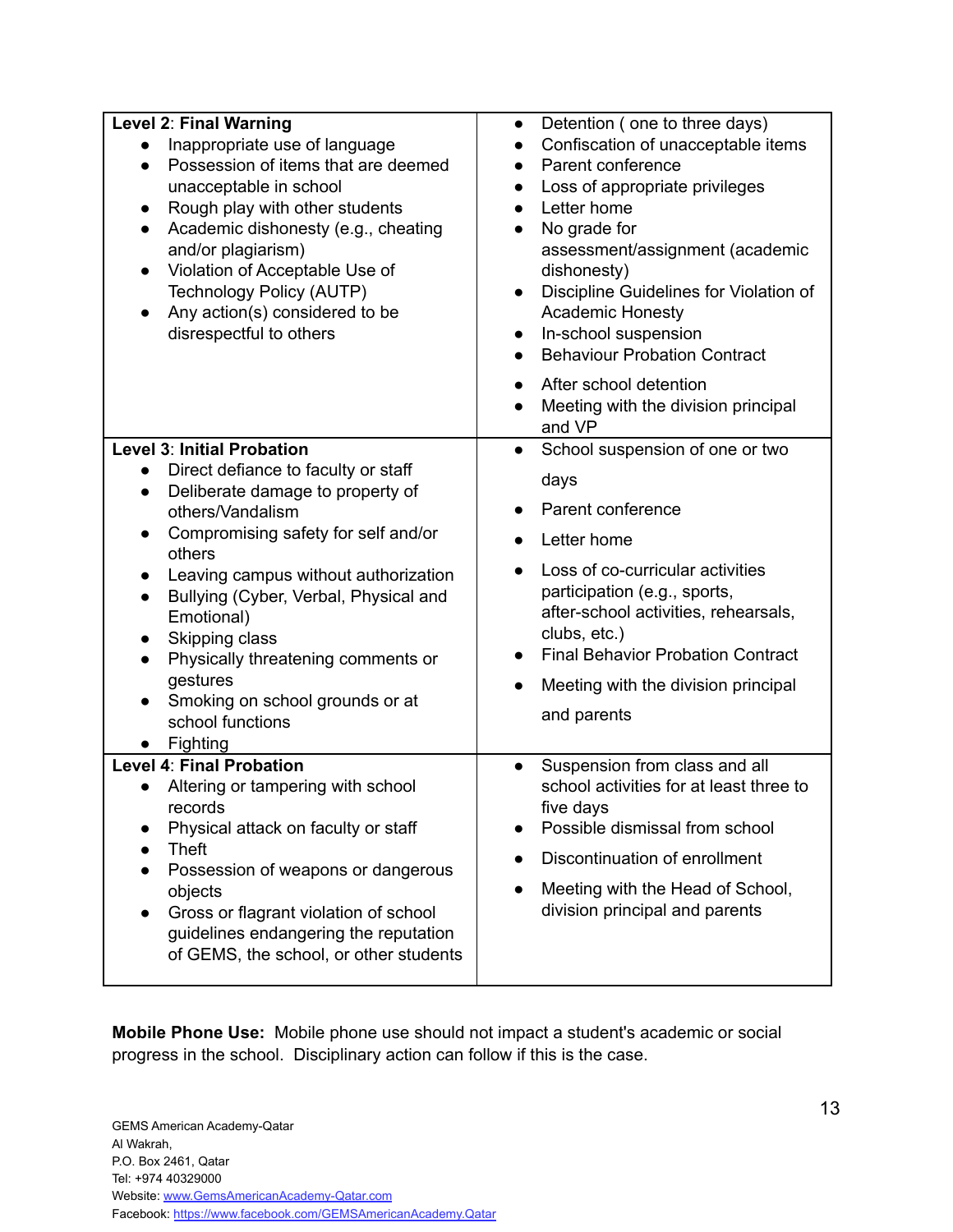Mobile phones are brought to school at entirely the owner's risk. The school will not be involved in disputes and/or investigations over damage, loss or theft. Phones being used for unauthorized reasons during school hours may be confiscated and turned over to the office or administration.

**Bullying/fighting/physical aggression**: GAAQ has a zero tolerance policy on bullying. Offenses may result in student suspension and/or expulsion.

**Discrimination**: GAAQ has a zero tolerance policy on discrimination. Offenses may result in student suspension and/or expulsion. All people are to be treated respectfully, regardless of gender, ethnicity, or ability.

**Damage to school property**: Students will be individually charged and expected to reimburse the school for any damage they cause to school property.

**Textbooks and supplies**: Textbooks are provided on loan to students. Students are responsible for their books, and must pay for loss or damage, including deliberate defacing (i.e., writing and graffiti). Report cards will be withheld for outstanding or lost textbooks.

#### **Respect for local culture:**

As previously stated the above rules and infractions are merely guidelines as it is not possible to develop a completely comprehensive list of student behaviors. Moreover, GAAQ student discipline policies are superseded by local Qatari regulations and customs. For example, this includes but is not limited to, public displays of affection and inappropriate dress which are deemed culturally inappropriate in our host culture.

#### <span id="page-13-0"></span>**6.2 Drug, Alcohol, and Tobacco Policy**

The use of drugs, controlled substances, and alcohol is injurious to student health and the school environment. The possession, use, sale, or distribution of drugs, alcohol, or tobacco or paraphernalia on school property, on school-provided transportation, or at school-sponsored or chaperoned functions is prohibited and is a grave contravention of the school rules and Qatar Law and will not be tolerated. The following policy includes, but is not limited to, sporting events, social functions, and co-curricular activities. Violation of this policy will result in the following consequences:

#### **Alcohol and Drugs**:

Both the Qatar government and school have a zero tolerance policy regarding alcohol or drug use or possession of either or paraphernalia. Violations will result in an immediate indefinite suspension from class and all school activities until due process is completed, with probable expulsion from school.

#### **Tobacco**:

The possession, use, sale, or distribution of tobacco products or paraphernalia on school grounds or property is prohibited and will result in a minimum consequence of a suspension.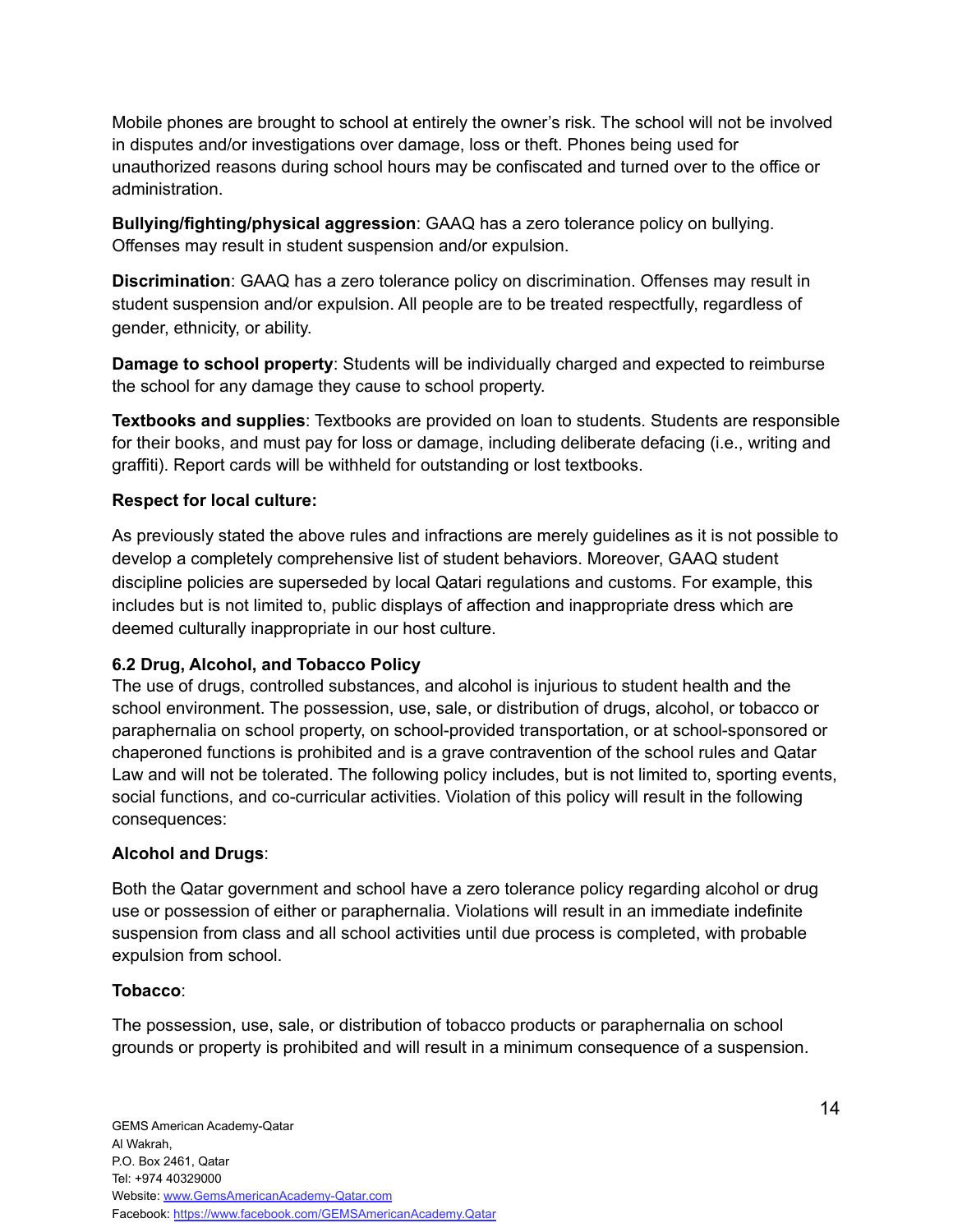However, depending upon the circumstance and/or number of offenses, may result in expulsion.

#### <span id="page-14-0"></span>**6.3 Reporting Disciplinary Incidents to Universities and Colleges**

The Counseling Office supports students throughout their college application process. Questions with regard to disciplinary history will be answered fully and honestly should universities or colleges inquire.

#### <span id="page-14-1"></span>**6.4 Academic Honesty**

Honesty in schoolwork requires that students do their own work. Students are expected to give credit to ideas, language, or thoughts which are not their own. To take ideas, writing, or thoughts from someone else and pass them off as one's own is plagiarism and is a violation of academic honesty. Plagiarism can occur with print or non-print sources, such as the Internet. Acts of academic dishonesty are a serious violation of the school community's trust, and students who commit academic dishonesty will face serious consequences. If the offense is repeated, a student could be asked to leave the school. Any violation or suspicion of violation of this academic honesty policy will be reported to the Principal immediately.

The program of study at GAAQ offers a quality education that not only cultivates knowledge, but also fosters the virtues of honor, courtesy, and perseverance. Of these virtues, honor is perhaps of greatest importance, for it is personal integrity that will influence and finally determine our actions and beliefs.

#### <span id="page-14-2"></span>**6.5 Discipline Guidelines for Violation of Academic Honesty**

All students are responsible for understanding the Honor Code and what is expected of them. Violation of the Honor Code will be tracked over a student's school career at GAAQ. If there are any questions about what constitutes a breach of the Honor Code, they should be brought to the teacher.

|                     | <b>Probable Consequences</b>                                                                                                                                                                                                                                                                                        |  |
|---------------------|---------------------------------------------------------------------------------------------------------------------------------------------------------------------------------------------------------------------------------------------------------------------------------------------------------------------|--|
| <b>First Breach</b> | grade of F on assignment<br>$\bullet$<br>verbal and written contact with parents<br>$\bullet$<br>incident documented on student's file                                                                                                                                                                              |  |
| Second Breach       | grade of F on assignment<br>$\bullet$<br>verbal and written contact with parents<br>$\bullet$<br>behavioral probation<br>$\bullet$<br>in-school suspension of 1 to 3 days<br>$\bullet$                                                                                                                              |  |
| <b>Third Breach</b> | grade of F on assignment<br>$\bullet$<br>verbal and written contact with parents<br>suspension of 3 to 5 days<br>withdrawal from school recommended as<br>$\bullet$<br>school may move for expulsion.<br>(Discontinuation of enrolment)<br>notification to universities or colleges, if<br>$\bullet$<br>applicable* |  |

\**Please refer to section 6.6 in this Handbook on Reporting Disciplinary Incidents to Universities and Colleges*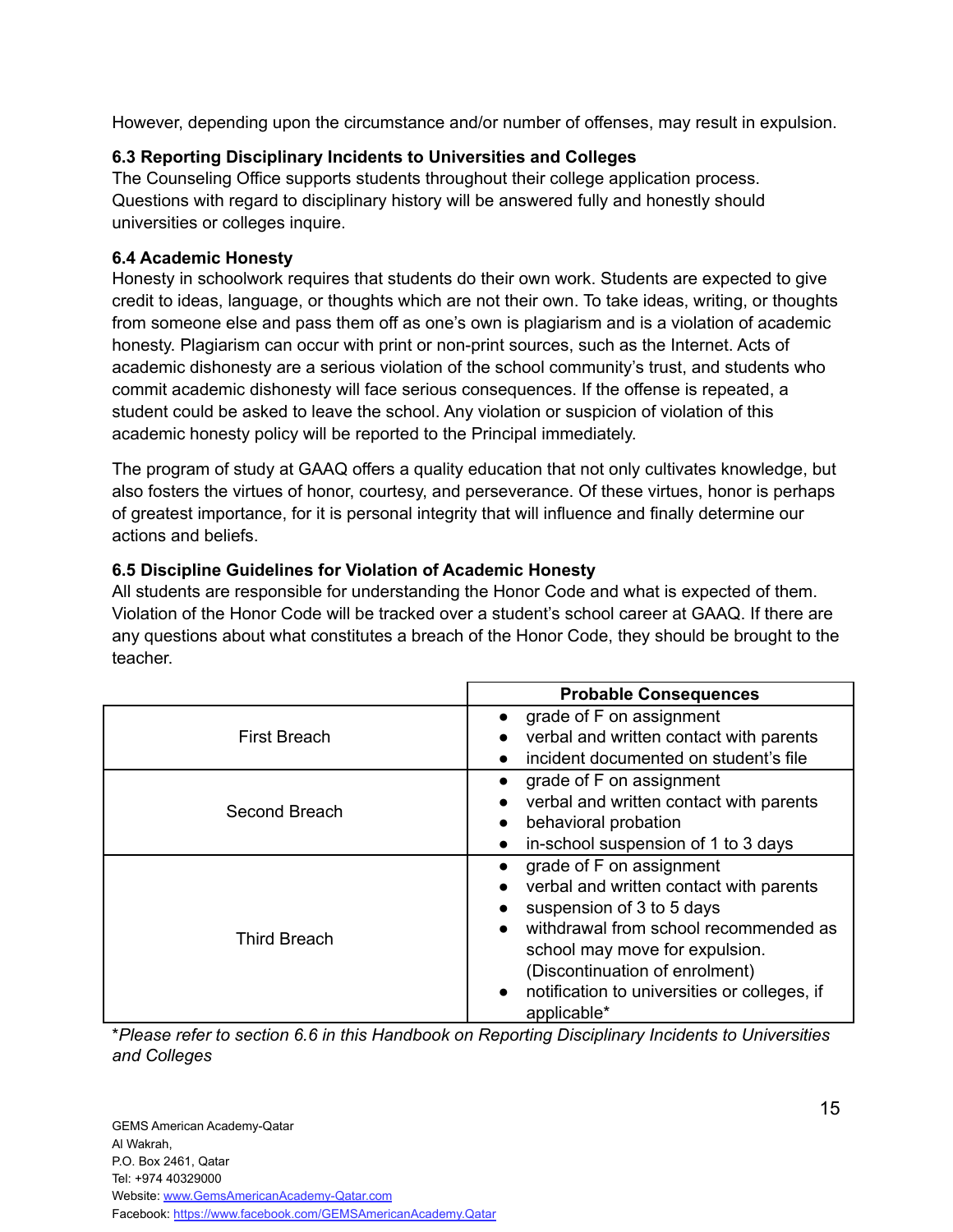#### <span id="page-15-0"></span>**6.6 Acceptable Use of Technology Policy (AUTP)**

Access to the school network and the Internet is a privilege, not a right. Access is available only for educational and administrative purposes. GAAQ's technology resources are to be used in accordance with this AUP and all users will be required to comply with its regulations. Noncompliance will result in disciplinary action. The following guidelines are intended to help users understand appropriate use. The school may restrict, suspend, or terminate any user's access to the school's computer systems upon violation of the AUTP.

This policy applies to all facilities and technology associated with GAAQ, not just computers and equipment in the IT lab or on mobile carts.

#### **Ethical Conduct:**

It is the responsibility of all users to:

- recognize and honor the intellectual property of others
- comply with legal restrictions regarding plagiarism and the use and citation of information resources
- restrict the use of GAAQ's technology resources to the mission of the school. The use of computer systems for personal use unrelated to the mission of the school or for private gain is prohibited. This includes but is not limited to posting to social media, use of video games, downloading of explicit material etc.
- help maintain the integrity of the school network and equipment. Deliberate tampering or experimentation is not allowed.

It is a violation to modify and/or copy any protected system files, system folders or control panel files without prior approval of the Network Administrator or IT Coordinator. The use of non-GAAQ proxies or VPNs inside the school is also prohibited.

#### **Educational Use:**

Users are responsible for the ethical and appropriate use of their network accounts. Saving to the hard disk drive of a school-owned computer is granted only by permission of the teacher (for students) or IT Coordinator (for faculty/staff).

Playing commercial or online games is not permitted unless approved by the school.

#### **Respect for Security:**

Reading, modifying, or removing files and/or mail owned by other users is not allowed without prior approval by the instructor or IT Coordinator.

Any attempts to transmit software designed to compromise the operation or security of the network is prohibited.

#### **Respect for Property:**

#### **Software Installation**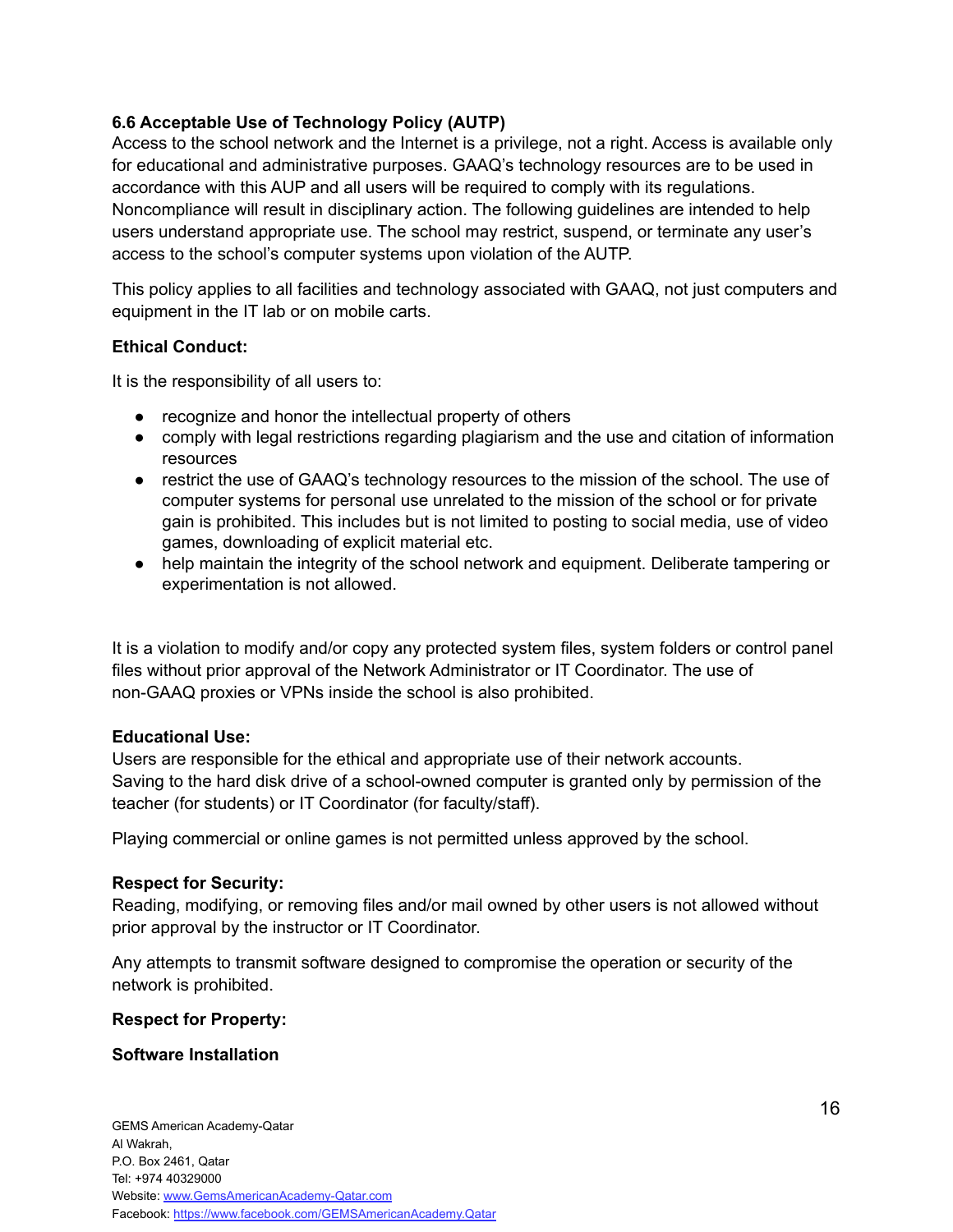Software may only be installed on the school information systems (including all individual workstations) with prior approval from the IT Coordinator.

#### **Software Copyright**

The only software, other than student projects, to be used on school computers is that for which the school owns a valid license.

Licensed/copyrighted software is not available for borrowing and may only be used at other sites with the approval of the IT Coordinator.

Copyrighted software shall not be downloaded from the Internet or further transmitted in any form without compliance with all terms of a preauthorized licensing agreement. Infringement or violation of U.S. or international copyright laws or restrictions will not be tolerated.

Any attempts to circumvent the licensing control or the copying of software from the network without the IT Coordinator's permission is prohibited.

#### **Hardware**

Report equipment problems immediately to the instructor/tech assistant/Network Administrator/IT Coordinator.

Any attempt to move, repair, reconfigure, modify, or attach external devices to existing information and network systems without the permission of the Network Administrator and/or IT Coordinator is prohibited.

Borrowing of school hardware is not permitted unless email authorization has been given from the IT department.

#### **Internet/World Wide Web Usage:**

Internet access is available to all students and teachers at GAAQ. We believe these communication links offer vast, diverse, and unique resources to both students and staff, and their availability outweighs any possible access to information that is not consistent with the educational goals of GAAQ.

#### **Responsibilities**

All users are prohibited from accessing portions of the Internet that do not promote the instructional mission of GAAQ.

All school web pages are subject to initial approval of the administration and should reflect the mission and values of the school.

#### **Personal Equipment:**

Users must follow all of the school's AUTP policies, even while using their own personal equipment.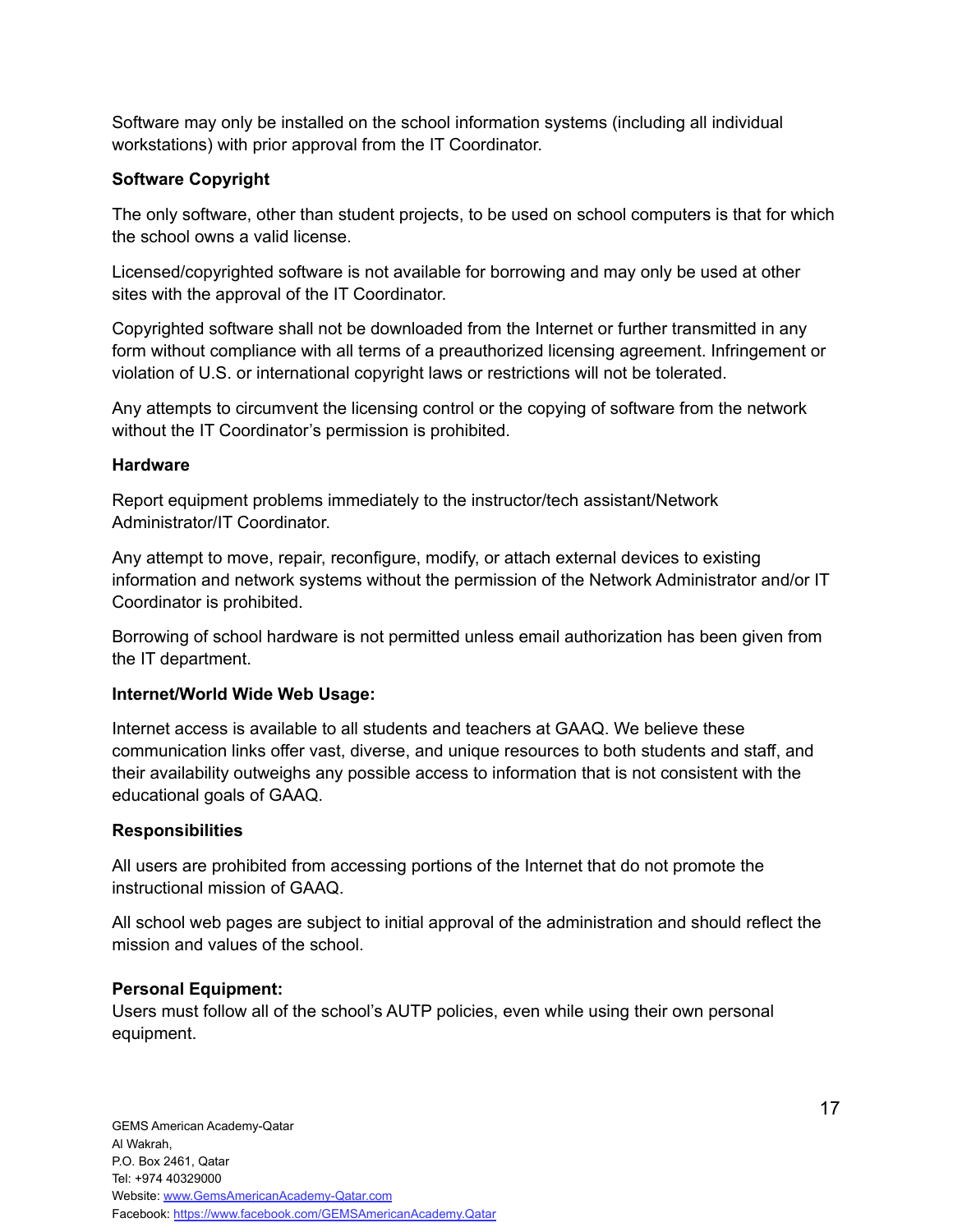#### **Cyber Bullying:**

Cyber bullying involves the use of information and communication technologies by an individual or group to cause harm to others through deliberate, repeated, and hostile behavior. Students will be held accountable for negatively impacting the academic and social environment at GAAQ through cyber bullying.

#### <span id="page-17-0"></span>**6.7 Attendance/Withdrawal and Absences**

Students who have accumulated **20** absences or more within the academic year may be retained or withdrawn from GAAQ. Decision on withdrawal or retention is on a case by case basis where academic performance, attitude to learning and school behavior are considered in administration's decision.

Absence policy is as follows:

- 5 Unexcused Absences Email Home
- 10 Unexcused Absences Contact by Upper School Vice Principal
- 15 Unexcused Absences Meeting with Principal and Head of School
- 20 Unexcused Absences Possible retention or withdrawal from GAAQ

If a student is sick, he or she is responsible for any and all missed assignments. The student should contact a classmate to get notes and assignments from classes missed.

#### <span id="page-17-1"></span>**6.8 Tardies**

Students are expected to be in class on time. If a student arrives late in the morning, he or she is expected to have a parental note. Unexcused tardies will result in detentions.

Tardy policy is as follows (per quarter):

- $\bullet$  1-2 time = Verbal warning
- $\bullet$  3<sup>rd</sup> time = Parent Email Expressing Concern
- $\bullet$  4<sup>th</sup> time = Lunch Detention (Email also sent)
- $\bullet$  5<sup>th</sup> time = Excessive Tardiness reported to the Upper School Vice Principal. Parent Meeting arranged.

Students more than 10 minutes late to class at any point in the day will be considered missing class unjustifiably, and consequences will be issued as per school guidelines.

#### <span id="page-17-2"></span>**6.9 Withdrawal Procedures**

- 1. Parents should notify the Principal and Registrar, and students should notify their teachers of the withdrawal date as far in advance as possible, preferably a minimum of two weeks ahead of time.
- 2. The Registrar will issue a withdrawal form that will be taken by the student to all concerned teachers and the library, and then the form will be returned to the Registrar. The Registrar will notify parents, the Principal, and the Head of School of any outstanding fees. Transfer certificates will be given to parents once all outstanding fees are settled and parents have met with the Principal and/or Head of School.
- 3. Parents who wish to pick up their children's records in person may be accommodated; however, they should notify the school of their desire to do this, and ample time must be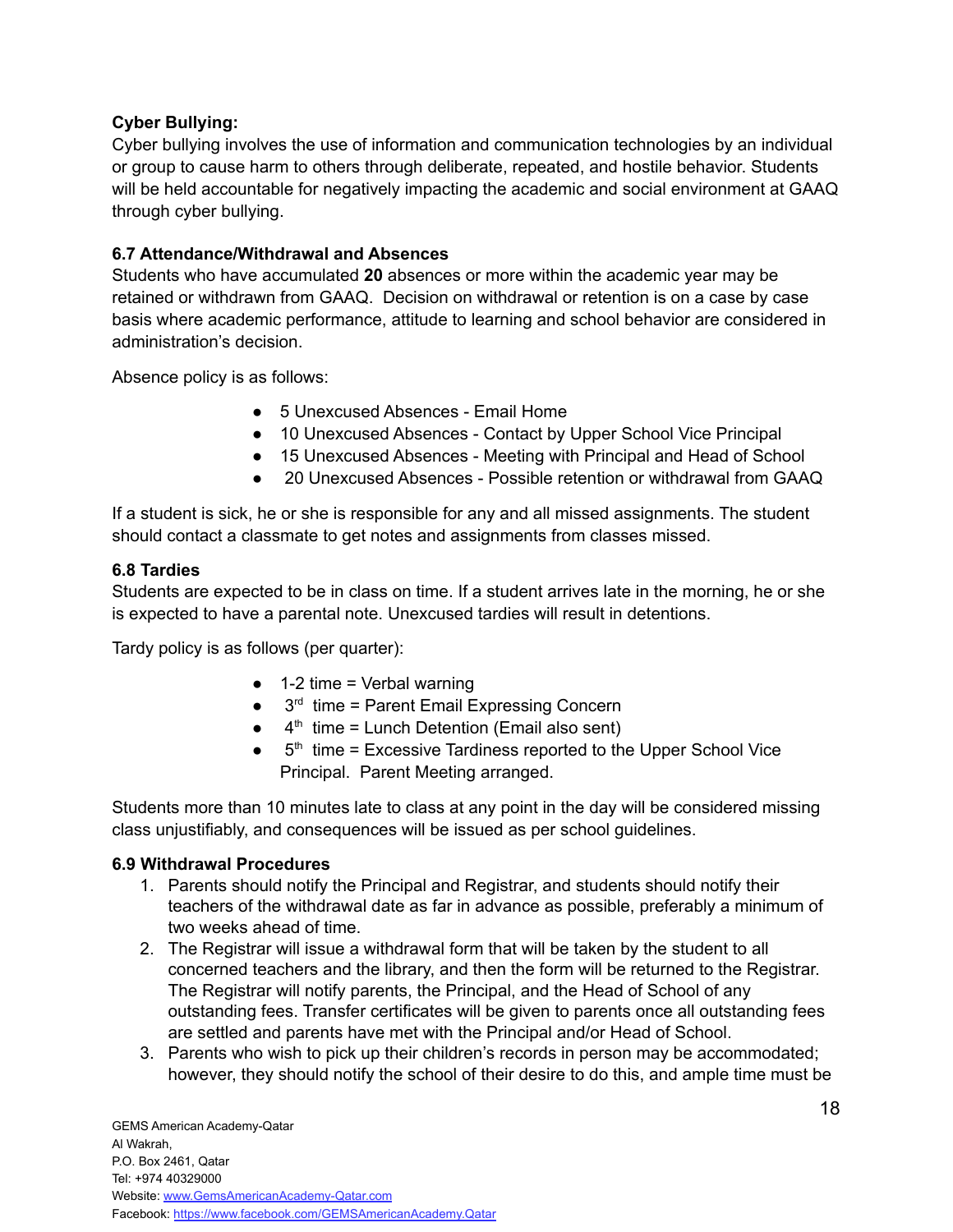given to assemble records. Issuance of report cards and records at the end of the year may be delayed due to scoring of exams. In that case, transcripts and/or records will be forwarded to the new school or to the parents by mail. (Parents should leave their forwarding address and a stamped envelope for this purpose.) Confidential student records and/or letters of reference will be sent directly to the receiving school. Records cannot be released until all outstanding fees are paid.

#### <span id="page-18-0"></span>**7.0 Student Services**

#### <span id="page-18-1"></span>**7.1 School Health Office Services**

Health Office responsibilities include administering first aid, treating minor ailments, providing health education, maintaining health records, updating vaccinations and medical information, and liaising with the Supreme Health Council.

The Health Office requires that the following completed forms be kept on file at school to enable us to care for your child effectively. These forms must be completed and returned to the Health Office directly, prior to your child starting school.

- Health Information Form
- Medical Consent Form
- Immunization Record (copy)

The Health Office and Registrar should be informed immediately of any change in telephone numbers/contact information so that we are always able to reach a parent or guardian in the event of sickness or accident. In anticipation of both parents being out of contact or traveling outside the country, an alternative contact number must be left with the Health Office and Registrar.

**Sickness at school**: When students become ill during the school day and feel the need to go home, they must go to the Health Office to discuss their health issue with the nurse. The best course of care will be decided. If it is determined that the student should go home, the nurse will contact the parent/guardian and inform teachers. It is expected that the student's parent/ driver will collect the student within an hour's time of receiving the nurse's phone call. A student may go home via taxi, as per parent instructions to the nurse.

**Sickness at home**: A sick child cannot learn effectively and is unable to participate in class in a meaningful way. Keeping a sick child at home prevents the spread of illness in the school community and allows your child an opportunity to rest and recover. If your child is sick and unable to attend class, please inform the school by 8 AM.

**School medical examinations**: The Supreme Health Council requires that students in selected grades undergo a school medical by our school nurses. If you prefer, your private family physician may conduct the medical exam and then submit the report to the Health Office for your child's file.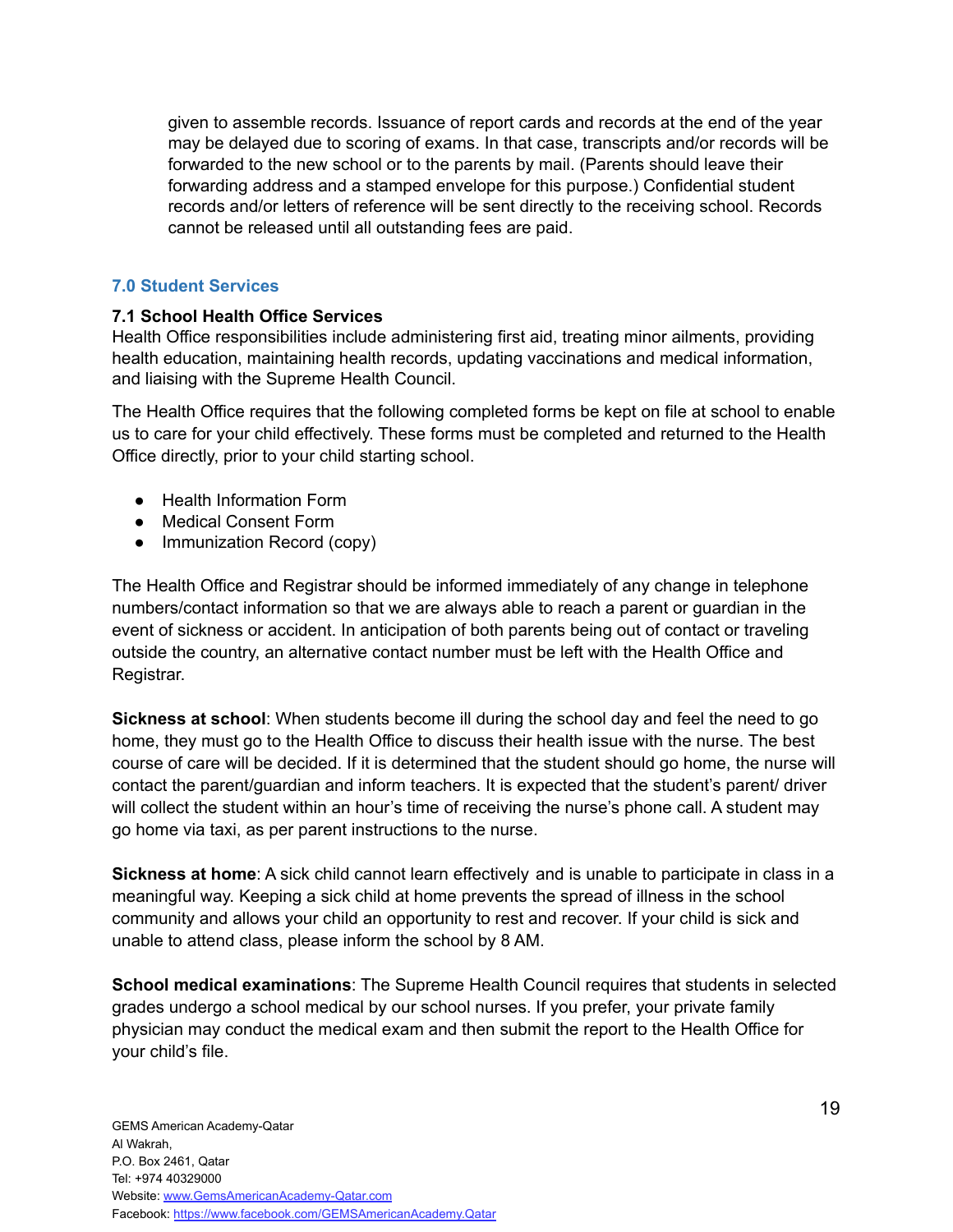**Medications and Allergies**: If your child must take any regular medications during school hours, (on a long- or short-term basis), kindly give these medications to the Health Office to be administered by our nursing staff. Students are not permitted to keep medications with them, except in the case of personal inhalers to prevent/treat asthma attacks and *EpiPens* for students with life-threatening allergies. It is the responsibility of parents to advise the Health Office if their child has any allergies.

#### <span id="page-19-0"></span>**7.2 Counselor Services**

#### **Middle School Counseling**

Counselors are an integral part of the Middle School (MS) educational team. Their aim is to support all students in acquiring the necessary skills, knowledge, and understanding to succeed in personal/social, academic, career, and global perspective domains. Counselors also focus efforts on helping students prepare to lead positive lives as respectful, purposeful, tenacious and innovative active global citizens. Services are delivered through school guidance curriculum, individual student planning, responsive services, pro-social programs and system support. The MS Counselor may be contacted at any time to discuss academic, social, and/or emotional concerns.

#### **High School Advising and Counseling**

School counseling at the GEMS American Academy- Qatar means supporting all students and advocating for their success.

Our primary goals include:

- Academic development
- Career exploration and college readiness
- Acquisition of self-knowledge and interpersonal skills
- These goals are accomplished through:
- Classroom guidance and instruction
- Small group counseling
- Individual student planning
- System support
- Responsive services

University/Career advising is proactive at GAAQ, formally beginning in the second semester of Grade 10. GAAQ students will attend annual college fairs, host visiting universities on-campus and explore various career pathways throughout the school year. We use the Unifrog program as a tool to research universities and career pathways. Students can meet with their counselor individually as often as needed during the university application and transition process.

#### <span id="page-19-1"></span>**7.3 Student Support Program for Academic Differences**

We realize that our students learn in different ways and have varying academic abilities. To address the needs of upper school students who are enrolled in our academic services